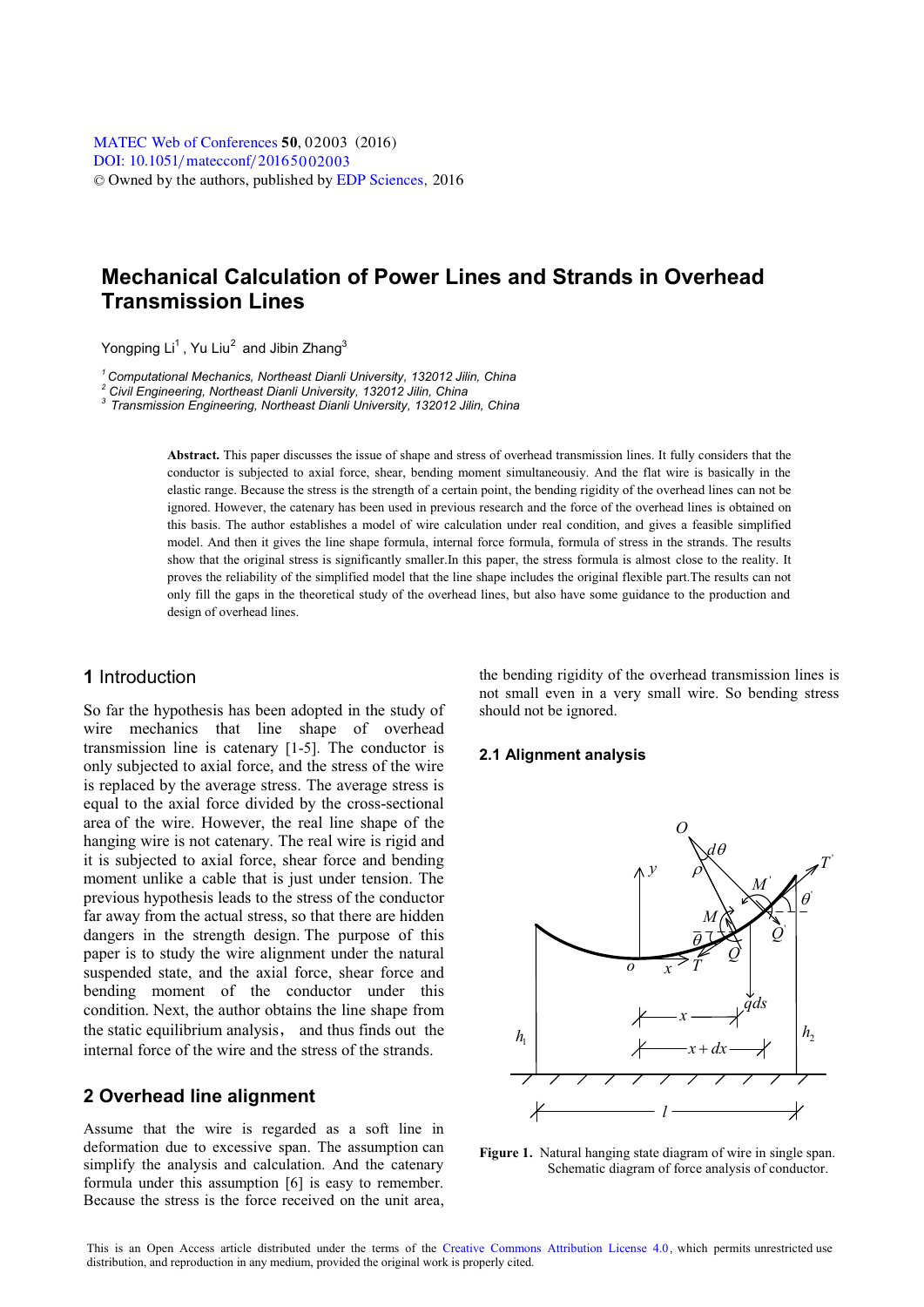Figure 1 shows the natural state of single span wire in suspension. Select any wire element for mechanical analysis. The static equilibrium equations of the selected element are as follows.

$$
T' \cos \theta' - T \cos \theta + Q' \sin \theta' - Q \sin \theta = 0
$$
  
\n
$$
T' \sin \theta' - T \sin \theta - Q' \cos \theta' + Q \cos \theta - q \, ds = 0
$$
 (1)  
\n
$$
M' - M + T \sin \theta \, dx - T \cos \theta \, dy - q \, ds \, \frac{dx}{2} = 0
$$
  
\n
$$
\begin{cases}\n\frac{dM}{ds} = Q \\
\frac{dQ}{ds} = \frac{T}{\rho} - q \cos \theta \\
\frac{dT}{ds} = q \sin \theta - \frac{Q}{\rho}\n\end{cases}
$$
 (2)

$$
\frac{d\rho}{ds}\frac{d^2M}{ds^2} + \rho\frac{d^3M}{ds^3} + \frac{d\rho}{ds}q\cos\theta + \frac{1}{\rho}\frac{dM}{ds} - q\sin\theta = 0
$$
 (3)

The differential relationship of moment, shear and axial force can be calculated by the formula (1). The formula (3) is obtained by the equation group (2). And the formula (3) is the static equilibrium line of the overhead lines considering the moment, shear and axial force. Because too complicated and difficult to solve, it is necessary to be simplified.

#### **2.2 Simplified alignment**

 $\sqrt{ }$ 

For most of the plain, the wire is relatively flat. It is considered within the elastic range. So the bending moment and curvature has the following relations in the formula (4) [7,8].

$$
\frac{1}{\rho} = \frac{M}{EI} \tag{4}
$$

 $\frac{9}{2}\frac{d\rho}{d\theta}\frac{d^2\rho}{d\theta^2} + \frac{12}{2}\left(\frac{d\rho}{d\theta}\right)^3 + \frac{d\rho}{d\theta} - a^3\rho^3\cos\theta\frac{d\rho}{d\theta} + 2a^3\rho^4\sin\theta = 0$ 2 3  $\frac{\partial \rho}{\partial t^3} - \frac{9}{\rho} \frac{d\rho}{d\theta} \frac{d^2\rho}{d\theta^2} + \frac{12}{\rho^2} \left(\frac{d\rho}{d\theta}\right)^3 + \frac{d\rho}{d\theta} - a^3\rho^3 \cos\theta \frac{d\rho}{d\theta} + 2a^3\rho^4 \sin\theta =$  $\rho$  $\theta$  $\rho$  $\theta^2$   $\rho$  $\rho$  $\theta$  $\rho$  $\frac{\partial^3 \rho}{\partial t^3} - \frac{9}{\rho} \frac{d\rho}{d\theta} \frac{d^2 \rho}{d\theta^2} + \frac{12}{\rho^2} (\frac{d\rho}{d\theta})^3 + \frac{d\rho}{d\theta} - a^3 \rho^3 \cos\theta \frac{d\rho}{d\theta} + 2a$ *d d d d d d d*  $d^3 \rho$  9  $d\rho$   $d^2 \rho$ , 12  $d\rho_{\lambda^3}$ ,  $d\rho$   $a^3 a^3 \cos \theta d\rho$ ,  $2a^3 a^4 \sin \theta = 0$  (5)

Formula (5) was obtained by formula (4) into the formula (3). The formula (5) is a three order's, nonlinear, variable coefficient's and non-homogeneous equation. The equation's analytical solution is difficult to be obtained.

Because the wire is flat, its curvature radius changes very slowly along with the dip angle. Thus the ones are very small relative to the rest .They can be ignored that the two order derivative,third order derivative and the cubic of the first derivative of curvature radius and dip angle. And the corresponding coefficient is smaller than 1. Ignore them and retain the main items. Simplified model is obtained by  $(6-1)$  or  $(6-2)$ .

$$
\frac{d\rho}{d\theta} - a^3 \rho^3 \cos \theta \frac{d\rho}{d\theta} + 2a^3 \rho^4 \sin \theta = 0 \qquad (6-1)
$$

$$
\frac{d\rho}{d\theta} = \frac{2a^3\rho^4\sin\theta}{a^3\rho^3\cos\theta - 1}
$$
 (6-2)

$$
a^3 = \frac{q}{EI} \tag{6-3}
$$

This is a first order's, nonlinear, variable coefficient's and non-homogeneous equation. Its analytical solution is (7).

$$
\cos \theta = \sqrt{\frac{\rho_0}{\rho} (1 + \frac{1}{5a^3 \rho^3}) - \frac{1}{5a^3 \rho^3}}
$$
(7)

The formula (7) is the exact result of the simplified model. It is also the linear analytical solution. Although it is an implicit equation, it is one of the important results of this research. And it is so far unique result.

It is not difficult to prove that the first part of formula (7) is on behalf of the catenary, the second part is a correction term due to the influence of the shear and bending moment. Formula (7) contains the catenary, reflecting the rule that general contains special. It illustrates the rationality, scientificalness and credibility of the simplified method for the formula (3).

#### **2.3 Determining the phenotype of alignment**

Explicit formula of formula (7) is determined as follows.

$$
\rho = \rho_0 + \Delta \rho,
$$
  

$$
\frac{1}{\rho} = \frac{y''}{(1 + y'^2)^{\frac{3}{2}}},
$$
  

$$
\frac{\Delta \rho}{\rho}
$$

Because the  $P_0$  is very small, the formula (8) is obtained.

$$
\begin{cases}\n x = \frac{a^3 \rho_0^4}{1 - a^3 \rho_0^3} \left[ \theta + \sin \theta \cos \theta - (3 - \frac{1}{a^3 \rho_0^3}) \sin \theta \right] \\
 y = \frac{a^3 \rho_0^4}{1 - a^3 \rho_0^3} \left[ \theta + \sin^2 \theta - (1 - \cos \theta)(3 - \frac{1}{a^3 \rho_0^3}) \right]\n\end{cases}
$$
\n(8)

Formula (8) is an explicit equation of overhead lines in general. Its coordinate system is shown in Figure 1. The lowest point of the wire is the origin. The right is the X axis and the up is the Y axis. The formula (8) is a parameter equation of  $\rho_0$  and  $\theta$ .  $\rho_0$  is the curvature radius of the lowest point of the overhead line.  $\theta$  is the angle between the tangent direction and the horizontal direction of the wire.

# **3 Mechanical calculation of overhead line**

## **3.1 Internal force calculation of overhead line**

By formula (7),  $\mathcal{P}_0$  can be found in the determination of  $\theta$ . By the radius of curvature  $\beta$ , the internal force can be obtained under the assumption of elasticity. 1) moment,

$$
M = \frac{EI}{\rho} \tag{9}
$$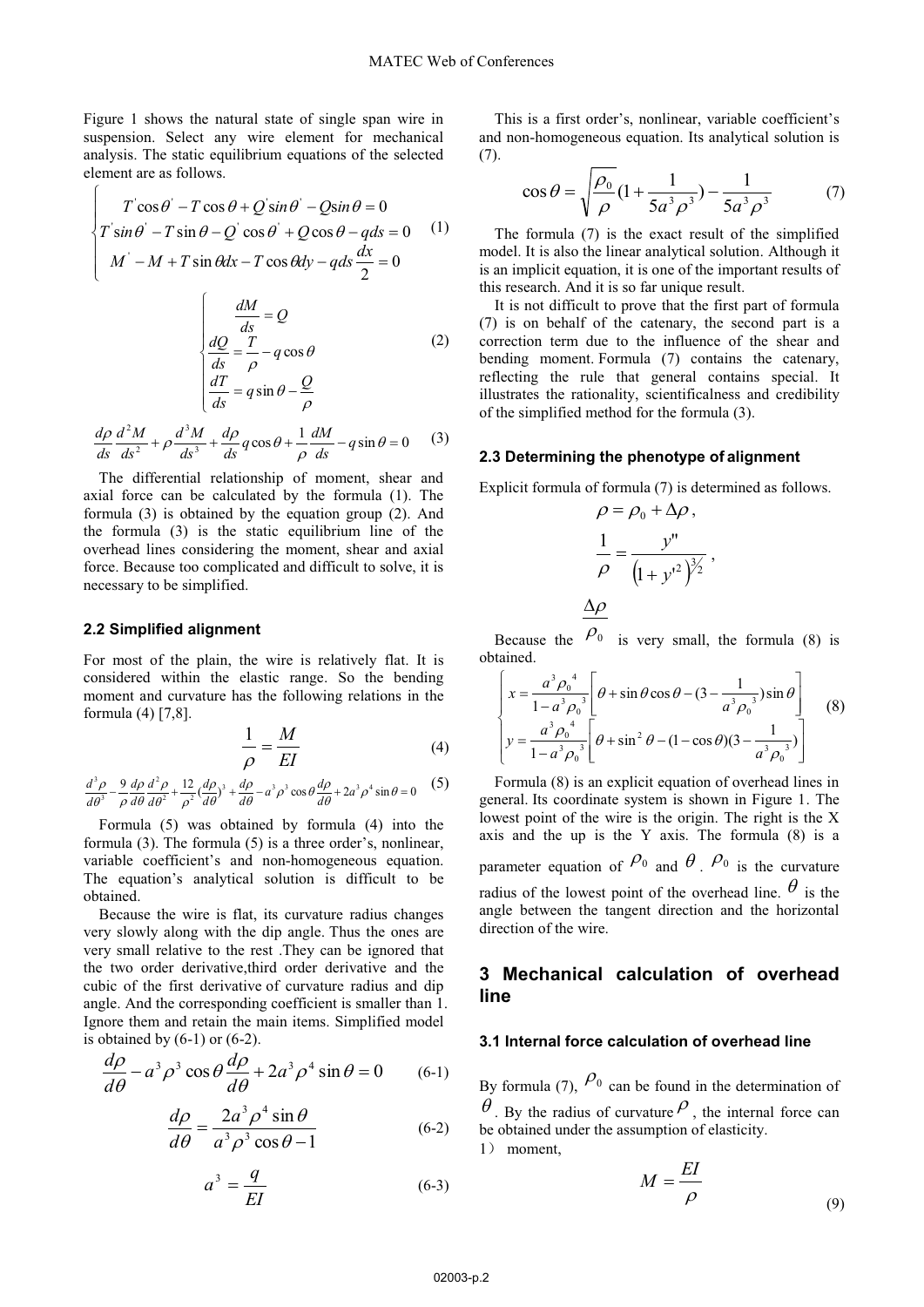2) shear,

$$
Q = \frac{2EI\rho q \sin \theta}{EI - q\rho^3 \cos \theta}
$$
 (10)

3) axial force,

$$
T = \rho \frac{dQ}{ds} + \rho q \cos \theta = \frac{dQ}{d\theta} + \rho q \cos \theta
$$
  
\n
$$
T = \rho q \cos \theta + 2\rho q \frac{(a^3 \rho^3 - 1)(\cos \theta - a^3 \rho^3) + 2a^3 \rho^3 \sin^2 \theta (1 + 2a^3 \rho^3 \cos \theta)}{(a^3 \rho^3 \cos \theta - 1)^3}
$$
  
\n(11-2)

At the lowest point of the wire ( $\theta = 0$ ), its axial force is seen in the formula (11-3).

$$
T_0 = \rho_0 q + \frac{2\rho_0 q}{a^3 \rho^3 - 1} = \rho_0 q (1 - \frac{2}{a^3 \rho^3 - 1}) \qquad (11-3)
$$

The former represents the axial force of the span wire. The latter is an additional term due to the influence of bending moment and shear. It is proved that the true axial force of the wire is lower than that of the flexible wire.

**Table 1.**Internal force table

|                                      | auther   |  |
|--------------------------------------|----------|--|
| Axial force $(N)$                    | 21463    |  |
| Shear force (N)                      | 0.000165 |  |
| Bending moment<br>$(N^{\bullet}$ mm) | 771.82   |  |

Numerical value in table 1 is obtained by the wire of LGJ400/35 in elevation suspension state. Assumed that the span is equal to 545m and the sag is equal to 23m. The internal force is obtained at the point where  $\theta = 10^{\circ}$ . The cross section of LGJ400/35 is shown in Figure 2. Parameters of LGJ400/35 are shown in Table 2.



Figure 2. Cross section of LGJ400/35.

**Table 2.** Parameters of LGJ400/35..

| $d_s$ (mm) | $d_a$ (mm) | $E_s(N/mm^2)$ | $E_a(N/mm^2)$ |
|------------|------------|---------------|---------------|
| 2.50       | 3.22       | 202000        | 68000         |

 $d_s$  is diameter of steel core and  $d_a$  is diameter of aluminum strand.

#### **3.2 Stress of strand calculation of overhead line**

The premise of wire breaking is the strands breaks.And the first break of the strands is the outermost strand. So this paper analyzes the axial normal stress of the most outer strand. The axial normal stress is normal referred to as the strand stress. It is obvious that there are two kinds of stresses. One is caused by the axial tension of the wire. The other is caused by the bending of the wire. The total

stress of the strands is  $\sigma = \sigma_l + \sigma_M$ , not the empirical formula  $A$  $\sigma_1 = \frac{T}{A}$  [1].

*3.2.1 The stress of the strand caused by the axial tension of the wire* 



**Figure 3.** Diagram of the wire axis and the srrands axis.

The strain of the strand is along the direction of the strand, not the axial direction of the wire. The outermost strand stress is showed in formula (12).

$$
\sigma_l = E_a \varepsilon_l = E_a (\cos^2 \alpha_n - \mu_n \sin^2 \alpha_n) \varepsilon_u \qquad (12)
$$

$$
\varepsilon_u = \frac{T}{EA} \tag{13}
$$

 $E_a$  is the elastic modulus of the aluminum strand.  $\mathcal{E}_l$ is the axial strain of the strands and  $\mathcal{E}_u$  is the axial strain of the wire.  $\alpha_n$  is the winding angle of strands.  $\mu_n$  is the Poisson's ratio of the wire and it can be regarded as equal to  $\mu$  [9]. T is the axial tension of the wire and EA is the tensile stiffness of the conductor section.